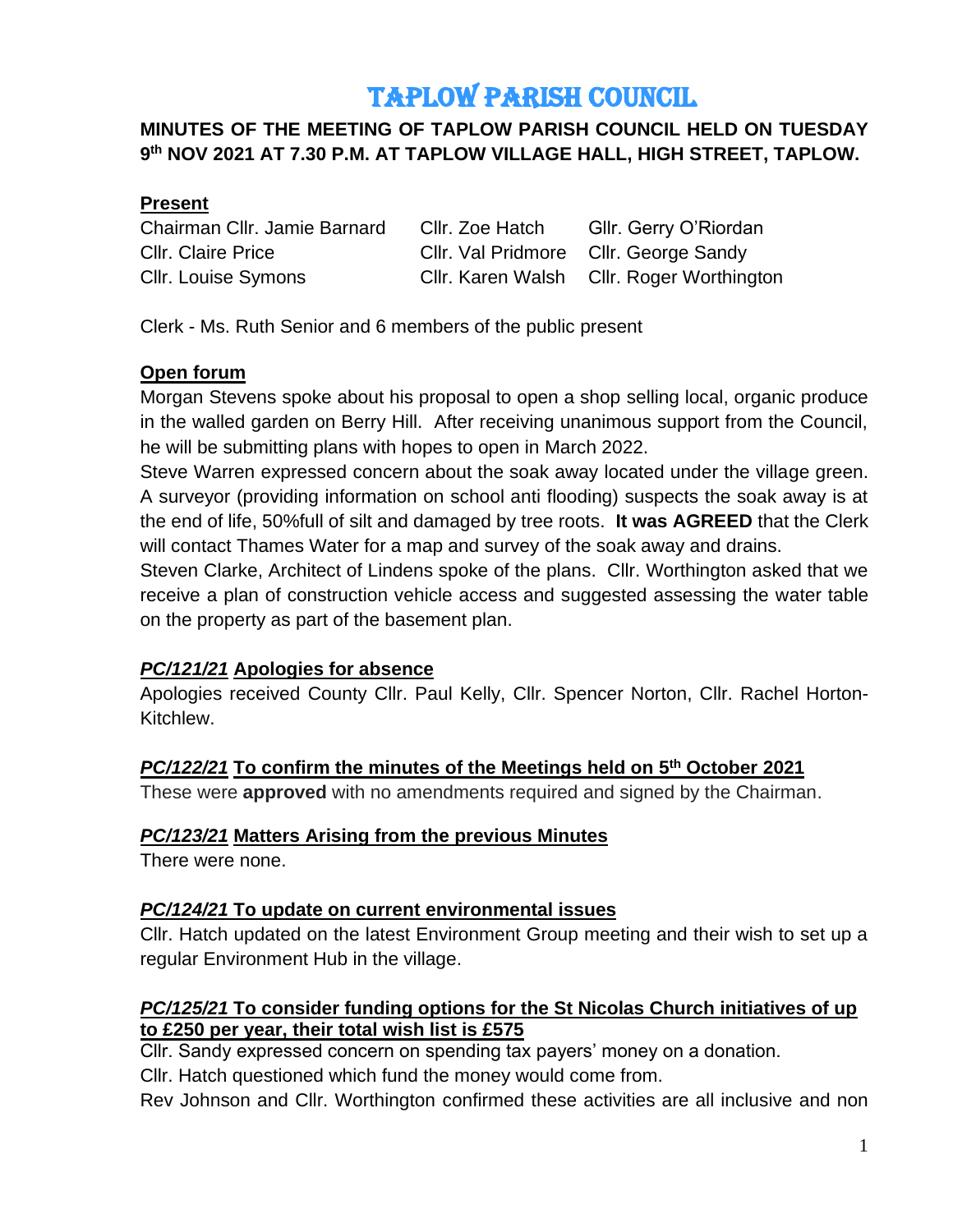faith based although run by Christians and they are for community support.

Cllr. Barnard confirmed why the Community Fund was set up and suggested Rev Johnson apply through this for the money for the Council to consider at a future meeting. **It was AGREED** that the Clerk will send the information to Rev Johnson.

# *PC/126/21* **To consider sound proofing in the Perkins Room**

**It was AGREED** that the soundproofing tiles and adhesive will be ordered (£264 for a box of 8 tiles and £21.36 for adhesive) for Miv to install. The Clerk is to investigate the option of painting the same colour as the ceiling.

## *PC/127/21* **To update and consider traffic issues on Marsh Lane, Taplow**

**It was AGREED** that the Clerk will speak to the Local Area Technician for permission to install Mobile Vehicle Activated Signs (MVAS) in Marsh Lane, Boundary Road, Berry Hill and Cliveden Road. If these locations are agreed, **it was AGREED** that the Clerk will apply for funding through the Community Board for the signs.

# *PC/128/21* **To discuss options for Boundary Road footpath clearance**

Cllr. Barnard expressed concern over the state of a section of the Boundary road footpath between the quarry gate and Station Road.

Cllr. Sandy attended a Capital Highways meeting and raised concerns over the local footpaths.

**It was AGREED** that the Clerk will contact the Local Are Technician and Rights of Way Team regarding this, Cliveden Road and Old Priory Gardens footpaths.

# *PC/129/21* **To consider the increase for hall cleaning**

The increase from £24 to £30 **was AGREED**, proposed Cllr. Sandy, seconded Cllr. Hatch.

#### *PC/130/21* **To discuss the replacement of dog bins in River Road**

This action was agreed in a previous meeting. **It was AGREED** that the Clerk will follow up with Adrian Leslie and Elizabeth Lee.

#### *PC/131/21* **To discuss printer storage for the Playgroup**

The Playgroup asked for a small area in the hall cupboard to store their printer, **this was AGREED.**

## *PC/132/21* **To consider options for the rat/mice problem around the Playgroup storage sheds**

**It was AGREED** that if the Playgroup perceives there to be a problem and wishes to carry out treatment, we would approve this at their expense with the recommendation that non toxic bait is used for safety. The Clerk will inform Playgroup.

#### *PC/133/21* **Planning**

**133.1** Cllr. Worthington updated that the plans for Victoria Cottage were refused but this has not yet been reflected on the planning website**.**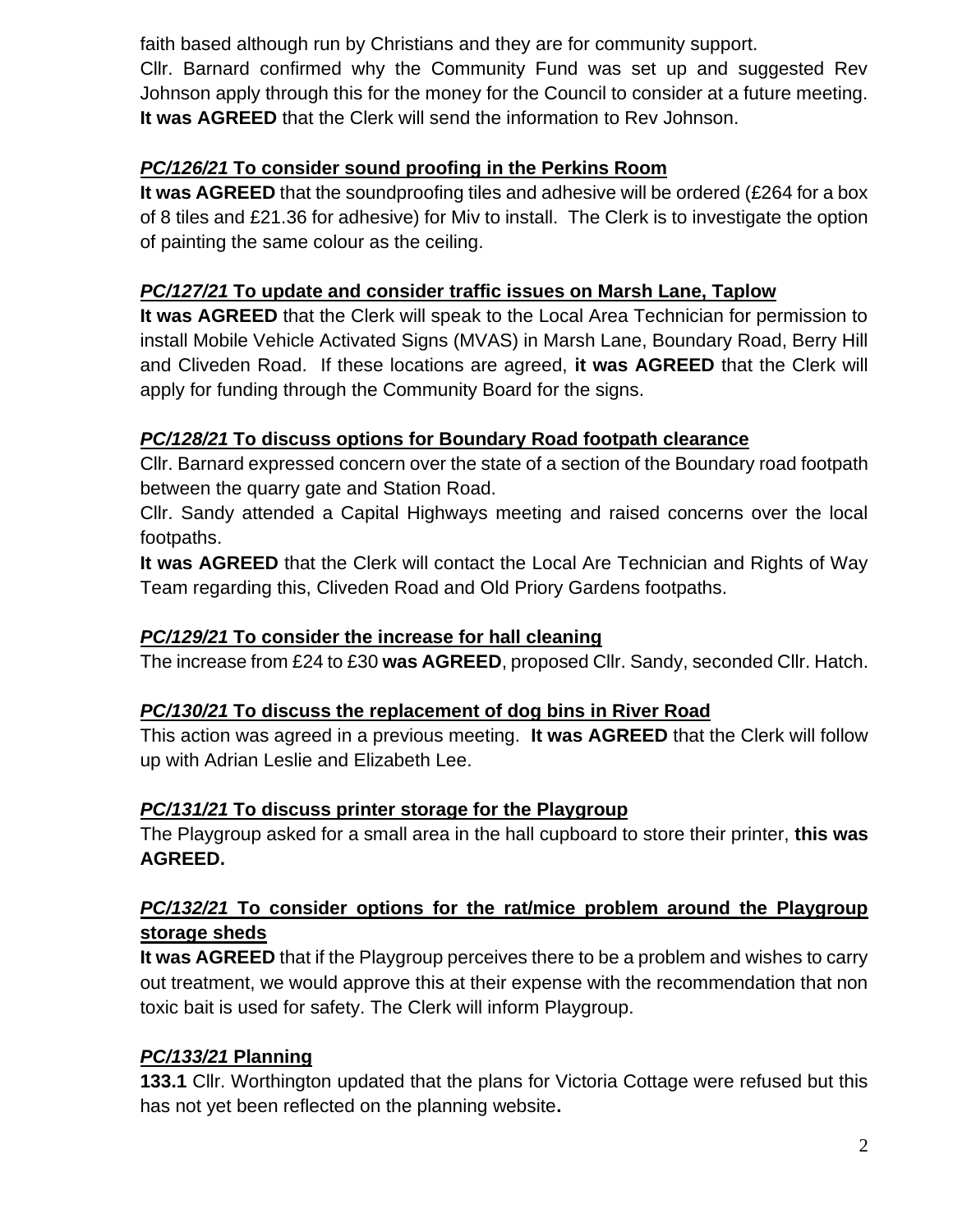**It was AGREED** Cllr. Worthington should write to the Buckinghamshire Cabinet Planner regarding concerns over the requirement for "**Statutory Declarations".** Cllr. Symons expressed concerns over the light pollution from a neighboring property.

## **133.2**

| The following decisions have been made:                                 |                        |
|-------------------------------------------------------------------------|------------------------|
| PL/21/3798/NMA Taplow Boatyard many amendments                          | <b>ACCEPTED</b>        |
| PL/21/3471/SA 8 Stockwells extension                                    | <b>ACCEPTED</b>        |
| PL/21/3277/PNE Rosemerrion Marsh Lane extension                         | <b>REFUSED</b>         |
| PL/21/2659/SA 1 Arch Cottage Amerden Lane windows                       | <b>REFUSED</b>         |
| PL/21/2434/CONDA Mill Lane condition                                    | <b>ACCEPTED</b> (part) |
| PL/21/1785/FA Victoria Cottage High St rear extension ??                |                        |
| PL/21/3587/TP Berry Hill Court tree work                                | <b>ACCEPTED</b>        |
| PL/21/2656/FA Green Springs Marsh lane                                  | <b>ACCEPTED</b>        |
| The following have decisions pending:                                   |                        |
| PL/20/0970/FA Wee Cottage extension                                     |                        |
| PL/20/4271/FA Old Stocks Ellington Rd extension                         | <b>APPEALED</b>        |
| PL/21/0752/HB Hill House - basement work                                |                        |
| PL/21/0930/CONDA Odds Farm condition                                    |                        |
| PL/21/1778/FA Summercroft River Road change garage                      |                        |
| PL/21/2756/CONDA The Old Boathouse conditions                           |                        |
| PL/21/2634/FA Acorn Cottage Marsh Lane extension                        |                        |
| PL/21/3211/CONDA The Old Boathouse condition                            |                        |
| PL/21/3007/HB Taplow Court lift installation                            |                        |
| PL/21/3748/PNE 8 Stockwells extension                                   |                        |
| PL/21/3518/FA Cranford House change of use                              |                        |
| PL/21/3669/OA Downlands Barn demolition / rebuild                       | <b>COMMITTEE</b>       |
| The following are new applications for which no objections are foreseen |                        |
| PL/21/4154/CONDA Mill Lane pub conditions                               |                        |
| PL/21/4089/PNE The Bothy River Road extension                           |                        |
| PL/21/3965/SA Horse harness Cottage Amerden Lane dormer                 |                        |
| PL/21/3909/CONDA Taplow House Hotel basement work                       |                        |
| PL/21/3878/HB Elmbank Hill Farm Road, repairs, changes                  |                        |
| <b>Applications for discussion</b>                                      |                        |
| PL/21/3766/FA The Lindens Hill Farm Rd - replace                        |                        |
| PL/21/4182/SA Baggotts Cottage Boundary Road porch etc.                 |                        |
|                                                                         |                        |

**133.3** Berry Hill footbridge – **It was AGREED** that the Clerk should write to Keith Dolan to ask about the plan for the bridge removal and our concerns over it's current state as it is becoming more twisted and unsafe.

## *PC/134/21* **Finance -To agree/ratify expenditure in the cashbook**

Expenditure in the cashbook circulated to Councillors before the meeting **was approved. It was AGREED** that bank authorisations should be requested twice monthly by the Clerk and a copy of the cashbook should be sent with the request to confirm the payments. Cllr. Walsh.